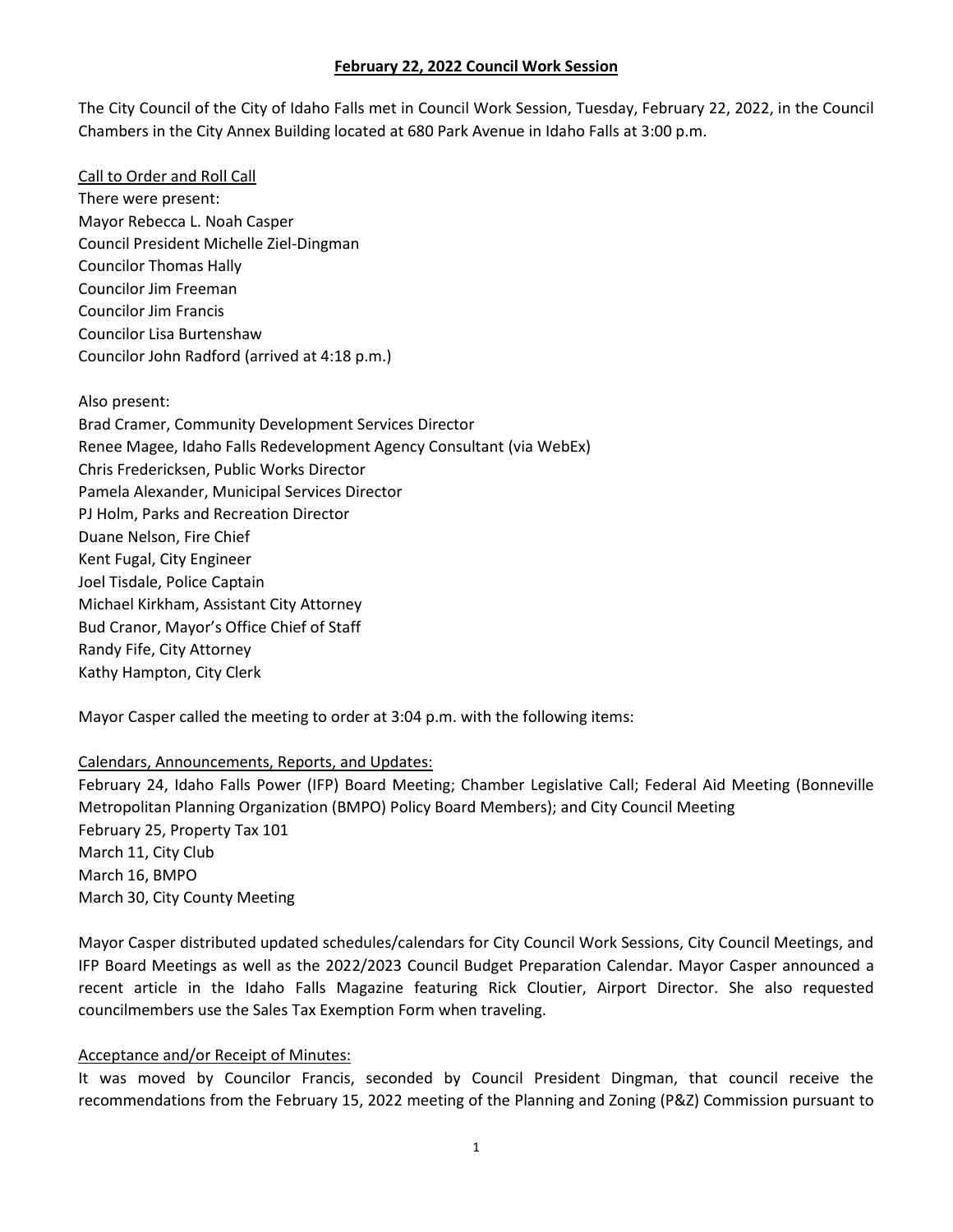the Local Land Use Planning Act (LLUPA). The motion carried with the following vote: Aye – Councilors Freeman, Burtenshaw, Francis, Dingman, Hally. Nay – none.

### Liaison Reports and Councilmember Concerns:

Council President Dingman announced Greater Idaho Falls Transit (GIFT) has hired a Transit Coordinator. She expressed her appreciation to staff members for their support and assistance. She also stated staff is currently reviewing the Request For Proposals (RFPs).

Councilor Hally stated the bid openings for the Law Enforcement Complex (LEC) as well as the 17<sup>th</sup> Street and Woodruff Avenue intersection project will be held in March. He noted the construction for the intersection project will occur one (1) corner at a time.

Councilor Burtenshaw stated she and Councilor Francis met with the Idaho Falls Police Department (IFPD) regarding the LEC, and police officers and recruitment (there are currently no applicants). She also stated Police Chief Bryce Johnson and Director Cloutier have been in discussion regarding the police at the Idaho Falls Regional Airport (IDA) and the restrictions.

Councilor Francis stated the election for the (Idaho Falls School District 91) school plant facility levy will be held March 8.

Councilor Freeman stated the Fire Department has been particularly busy with structure fires.

# Legislative Update:

Mayor Casper distributed and briefly explained legislative bills supported and opposed by the Association of Idaho Cities (AIC) including House (H) Bill H499 (Emergency Communications Officers (ECOs) and the Rule of 80), H529 (registration/stickers for license plates), H573 (increase the dollar threshold for abandoned vehicles), H582 (eliminate all licensing requirements for non-profit home builders), H635 (annexation of lands currently located in other cities), and H648 (would allow cities to create their own tax rebate program). She stated new revenue from sales tax, property tax relief money, and online sales tax money are being discussed. Councilor Hally briefly explained H442 (local entities limiting fees/deposits on rental units), and H331 (delivery services and sidewalk damage), stating these bills are strongly opposed by AIC. He also briefly explained Senate (S) Bill S1249 (removes urban renewal from the budget cap). Brief discussion followed regarding S1283 (Medicaid), release of law enforcement information, and H531 (monuments).

# Community Development Services/Discussion: Eligibility Report for the Pancheri-East Urban Renewal District:

Director Cramer reviewed the Eligibility Report for Pancheri East Bank, which is located southeast of the intersection of Capital and Pancheri. He noted a district recently closed in this area. He also noted this item came about due to the property owner needing assistance with some eligible expenses. Director Cramer stated part of the process of creating a district is to identify whether an area is eligible per the criteria of State Statute. He also stated this report meets many eligibility requirements. He emphasized the resolution being presented/considered at the February 24 City Council Meeting does not establish a district and it does not establish a boundary, it only defines the area as being eligible for a district. Director Cramer introduced Ms. Magee, former Community Development Services Director and former Executive Director of the Idaho Falls Redevelopment Agency (IFRdA). Ms. Magee then presented the following with general comments throughout:

- Purpose to determine if all or a portion of approximately 36 acres meets one or more of the criteria outlined in the Idaho statutes for an urban renewal area.
- Boundaries Pancheri Drive on the north, the Snake River on the west, Yellowstone Highway on the east, IFP substation on the south, and Capital Avenue right-of-way (ROW) and 2160 S. Yellowstone Highway. The parcel boundaries were also identified.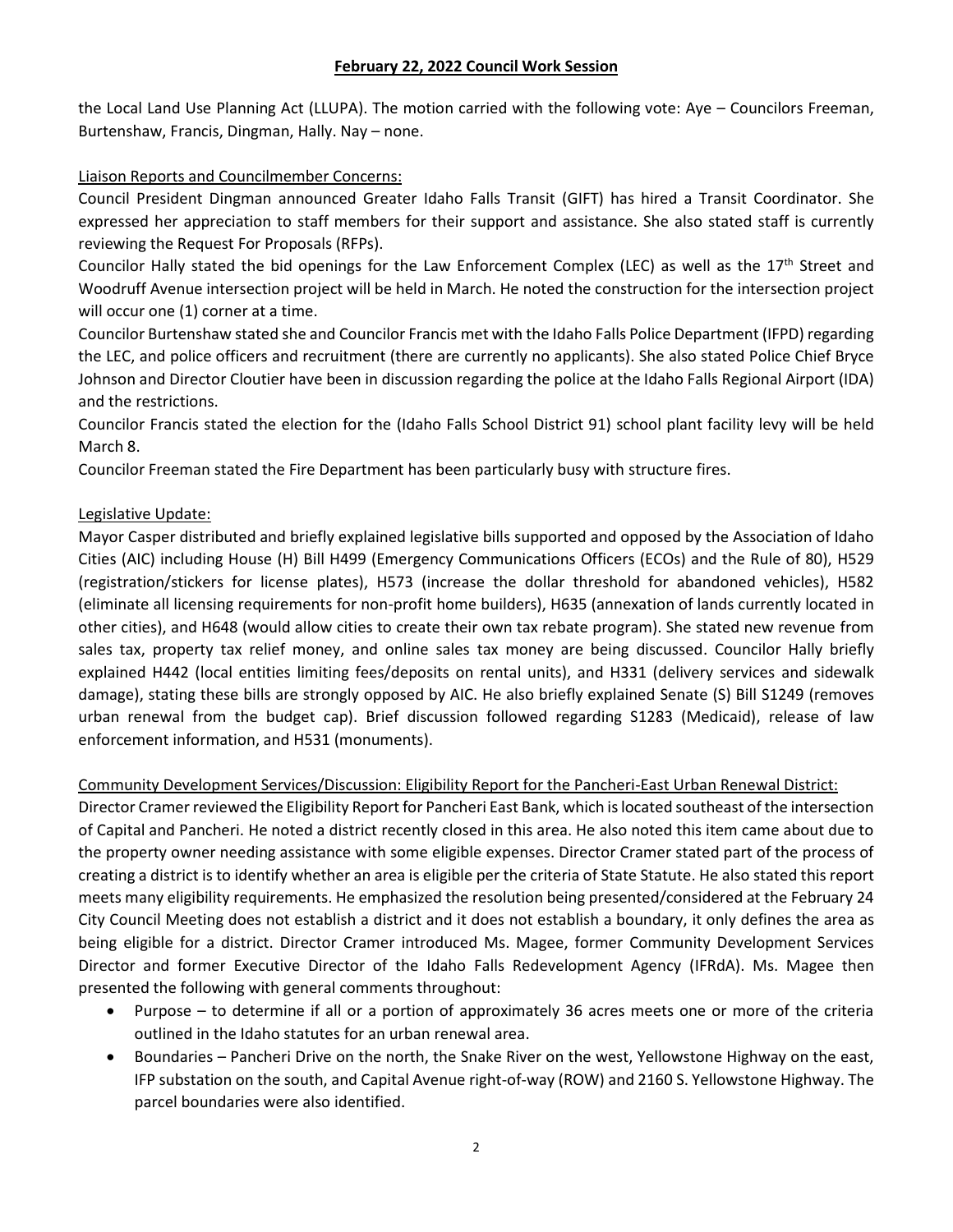• Findings – the study meets one or more of the criteria; the study area is eligible to be an urban renewal area; this finding not does commit the Idaho Falls Redevelopment Agency or the Idaho Falls City Council to include any or all portions of the study area in an urban renewal area; this study area does not include the Candlewood Suites or the adjacent River Walk which received tax increment assistance in the past.

Ms. Magee stated there are 14 criteria outlined, this area met 11 of the 14 criteria. She reviewed the most eligible criteria.

- Conditions in Study Area: Street Facilities. Meets the criteria for an urban renewal area: predominance of defective or inadequate street layout; outmoded street patterns; and lack of correlation with streets in municipality.
- Conditions in Study Area: Parcels. Meets the criteria for an urban renewal area: faulty lot layout.
- Conditions in Study Area: Safety. Meets the criteria for an urban renewal area: unsafe conditions.
- Conditions in Study Area: Economic Disuse. Meets the criteria for an urban renewal area: age or obsolescence, economic underdevelopment of the area, and substantially arrests or impairs the sound growth of the municipality.

Ms. Magee described the land use changes from 1992 and 2016. She noted there is a dramatic increase in vacant land in this study area.

• Conditions in Study Area: Utilities. Meets the criteria for an urban renewal area: unsafe conditions.

Ms. Magee identified water/sewer utilities in the study area. She also identified land use designations, one of which is a mixed-use corridor, and the other is an urban core. She stated there is a proposed concept in between these two (2) land use designations for the extension of Capital Avenue to connect from the intersection of Capital Avenue to Yellowstone Highway.

• Proposed Comprehensive Plan for Idaho Falls. Meets the criteria for an urban renewal area: arrests or impairs the sound growth of the municipality.

Per Councilor Freeman, Ms. Magee stated building is allowed with the 500-year flood plain although there may be a high-water table in the area and substantial ponding which may cause maintenance issues. She believes basements may not be allowed in this area. Also per Councilor Freeman, Director Cramer stated this area is currently not included in the South Broadway area. He also stated a boundary could be modified although the base value would reset which could be critical to obtain the tax increment financing needed to support projects. He believes the boundary should not be expanded, a different district should be created. Per Councilor Francis, Director Cramer stated a smaller boundary would be determined by the IFRdA and the City Council. He also stated the current boundary would likely be different than the district's creation. He indicated a larger area would require an additional eligibility report. Director Cramer stated this item will be included on the February 24 City Council Meeting agenda as a resolution to accept the eligibility report to determine this area as eligible for the creation of a district and authorize the IFRdA to continue forward to create a plan. That plan would then go to the IFRdA Board, the P&Z Commission, and then to the council for approval. Ms. Magee expressed her appreciation to Kerry Beutler and Caitlin Long, Community Development Services staff members.

# Public Works, and other departments/Follow-up Discussion: Impact Fees:

Director Fredericksen reviewed the impact fee process, stating the proposed resolution adopting the Impact Fee Study must be approved, followed by approval of the Comprehensive Plan, and approval of the Impact Fee ordinance. He stated all three (3) items will be included on the February 24 City Council Meeting agenda as public hearings. Per Mayor Casper, Director Fredericksen stated a number of items would need to be addressed following approval of these items, including appointment of a fee administrator, approval of a fee resolution, and changes to other sections of the code (elimination of current fees). Mr. Fife stated all three (3) proposed items would be affected if one (1) of the items is not approved, and the ordinance could be passed on a first reading only. He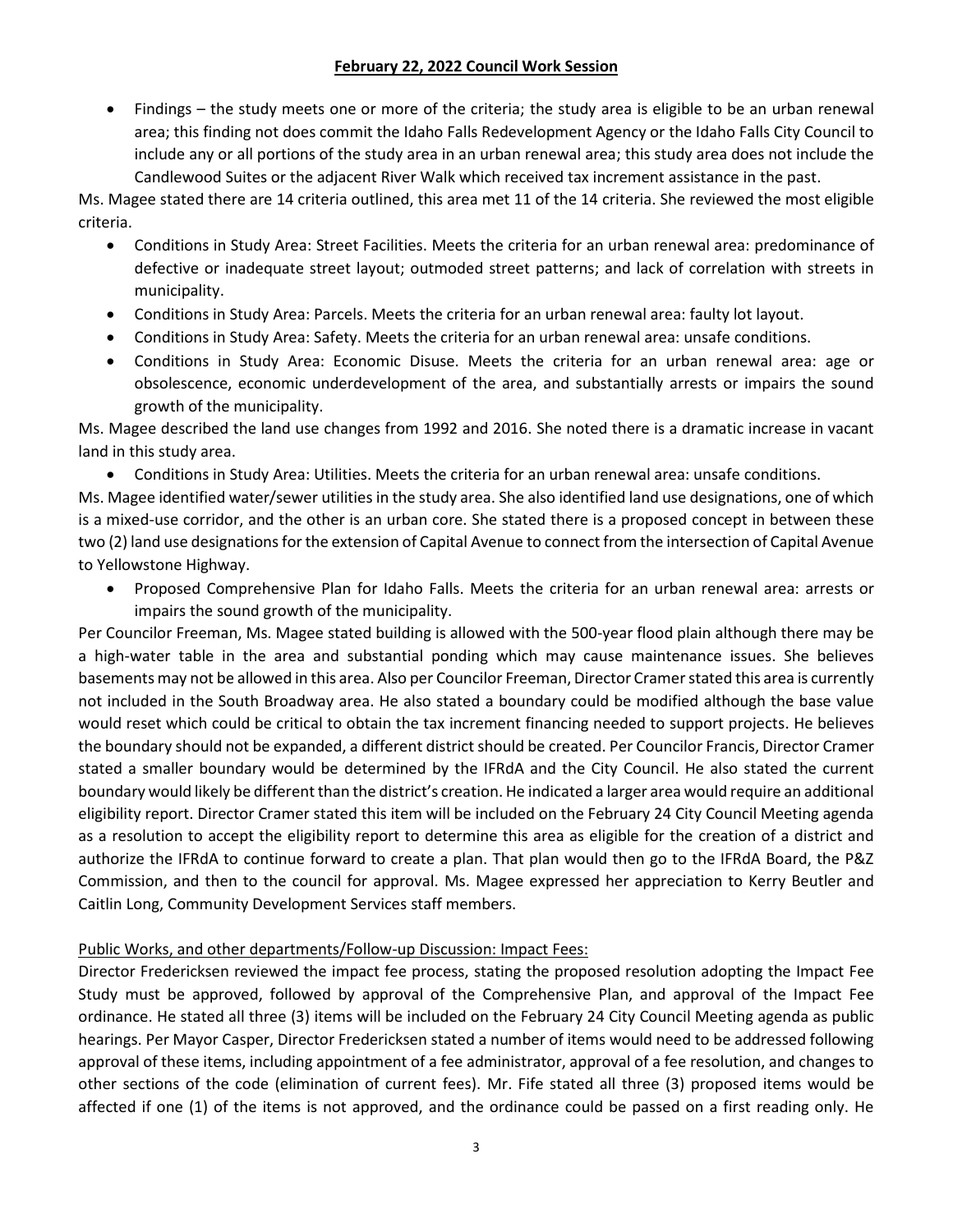clarified an additional public hearing would occur for a fee resolution, including the timeframe to impose the fees. It was noted the fee ordinance date would be effective May 1. Discussion followed regarding the minimum 30-day timeframe per State law, any adjustment of fees, publication(s) of ordinance summaries, and publication(s) of public hearings for a fee resolution. Per Councilor Hally, Director Fredericksen believes other cities of similar size to Idaho Falls all have impact fees with the exception of Pocatello. Director Fredericksen explained the three (3) proposed items in the resolution: setting forth reasonable methodologies and analyses for determining the impacts of various types of new growth and development of the identified City public facilities; the Impact Fee Study uses a calculation methodology in accordance with generally accepted accounting principles and other relevant principles; and the council adopts the Capital Improvement Plan and Development Impact Fee Study. Director Cramer reiterated the three (3) proposed items must occur and be approved in sequential order. Discussion followed regarding an immediate vote following the public hearings and any potential delays. Councilor Francis believes additional discussion may be needed with a decision at the March meeting. Council President Dingman does not believe there should be any delay of a vote as this would be inconsistent with previous council governing. Councilor Burtenshaw believes this is different than the land use laws. She questioned if this type of hearing allows more variability. She also believes most of the issue is centered around the implementation of impact fees. Mr. Fife stated the LLUPA are quasi-judicial hearings, these particular hearings are legislative hearings that are more broad and allows information in a variety of ways. Mayor Casper reiterated these items will be included on the February 24 City Council Meeting agenda.

# Municipal Services/Briefing: The Disposition of City Property:

Director Alexander stated the city has been previously approached regarding the acquisition of city property. She described property adjacent to Pinecrest Golf Course which was donated to the city in 2017. This property consists of four (4) parcels, totaling 8.6 acres, was appraised "as is" at \$610,000, and was originally proposed for a holding pond for future golf course water usage. Director Alexander provided the verbiage of the donative quitclaim deed. Mr. Kirkham stated there are restraints on selling city property. He reviewed State statutes/procedures for sale of real property owned by city:

- Underutilized or not used for a public purpose
- May declare a minimum price for property
- May declare not to establish a minimum price
- Appraisal of property is not required
- Public hearing is required (publish summary of proposed action in newspaper 14 days prior to public hearing)
- Public auction to higher bidder

Mr. Kirkham also reviewed exchanges of real property owned by city:

- Exception to convey property to a "tax supported government unit"
- Sale or conveyance of real property
	- o Fair market value
	- $\circ$  Less than fair market value (Mr. Kirkham believes less than fair market value should support or promote a specific public purpose objective, and retain a reversion interest in property)
- Lease property

General discussion followed regarding other city properties, including those properties that may be of interest to individuals. Director Alexander stated discussion occurs with all departments for intended uses/purposes. Mayor Casper believes any property needs to be addressed fairly for city interest or other individual/entity use. Per